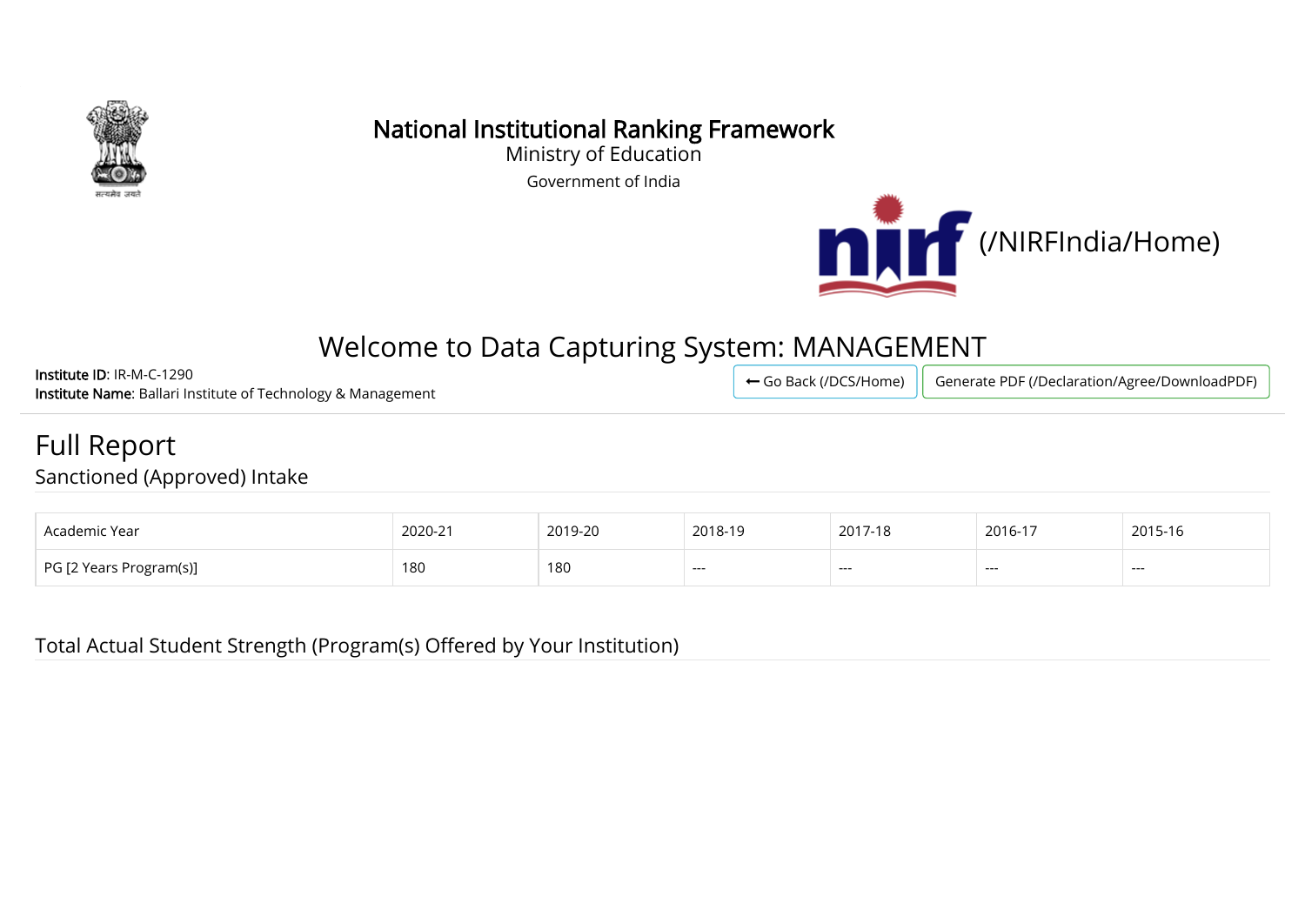| (All<br>programs<br>of all years) | No. of<br>Male<br>Students | No. of<br>Female<br>Students | Total<br>Students | Within<br>State<br>(Including<br>male &<br>female) | Outside<br>State<br>(Including)<br>male &<br>female) | Outside<br>Country<br>(Including<br>male &<br>female) | Economically<br>Backward<br>(Including)<br>male &<br>female) | Socially<br>Challenged<br>(SC+ST+OBC<br><b>Including</b><br>male &<br>female) | No. of students<br>receiving full<br>tuition fee<br>reimbursement<br>from the State<br>and Central<br>Government | No. of students<br>receiving full<br>tuition fee<br>reimbursement<br>from<br>Institution<br>Funds | No. of students<br>receiving full<br>tuition fee<br>reimbursement<br>from the<br><b>Private Bodies</b> | No. of students<br>who are not<br>receiving full<br>tuition fee<br>reimbursement |
|-----------------------------------|----------------------------|------------------------------|-------------------|----------------------------------------------------|------------------------------------------------------|-------------------------------------------------------|--------------------------------------------------------------|-------------------------------------------------------------------------------|------------------------------------------------------------------------------------------------------------------|---------------------------------------------------------------------------------------------------|--------------------------------------------------------------------------------------------------------|----------------------------------------------------------------------------------|
| PG [2 Years<br>Program(s)]        | 139                        | 141                          | 280               | 260                                                | 20                                                   | 0                                                     | 204                                                          | 76                                                                            | 41                                                                                                               |                                                                                                   | 0                                                                                                      | 239                                                                              |

### Placement & Higher Studies

|                  | PG [2 Years Program(s)]: Placement & higher studies for previous 3 years |                                                    |                  |                                                          |                              |                                                      |                                                |  |  |  |
|------------------|--------------------------------------------------------------------------|----------------------------------------------------|------------------|----------------------------------------------------------|------------------------------|------------------------------------------------------|------------------------------------------------|--|--|--|
| Academic<br>Year | No. of first year<br>students intake in the<br>year                      | No. of first year students<br>admitted in the year | Academic<br>Year | No. of students graduating in<br>minimum stipulated time | No. of<br>students<br>placed | Median salary of placed<br>graduates (Amount in Rs.) | No. of students selected<br>for Higher Studies |  |  |  |
| $(2017-18)$      | 180                                                                      | 155                                                | $(2018-19)$      | 142                                                      | 80                           | 400000 (FOUR LAKHS ONLY) $\vert 0 \vert$             |                                                |  |  |  |
| $(2018-19)$      | 180                                                                      | 171                                                | $(2019-20)$      | 133                                                      | 80                           | 500000 (FIVE LAKHS ONLY)                             | 0                                              |  |  |  |
| $(2019-20)$      | 180                                                                      | 167                                                | $(2020-21)$      | 118                                                      | 101                          | 500000 (FIVE LAKHS ONLY)                             | 0                                              |  |  |  |
|                  |                                                                          |                                                    |                  |                                                          |                              |                                                      |                                                |  |  |  |

Ph.D Student Details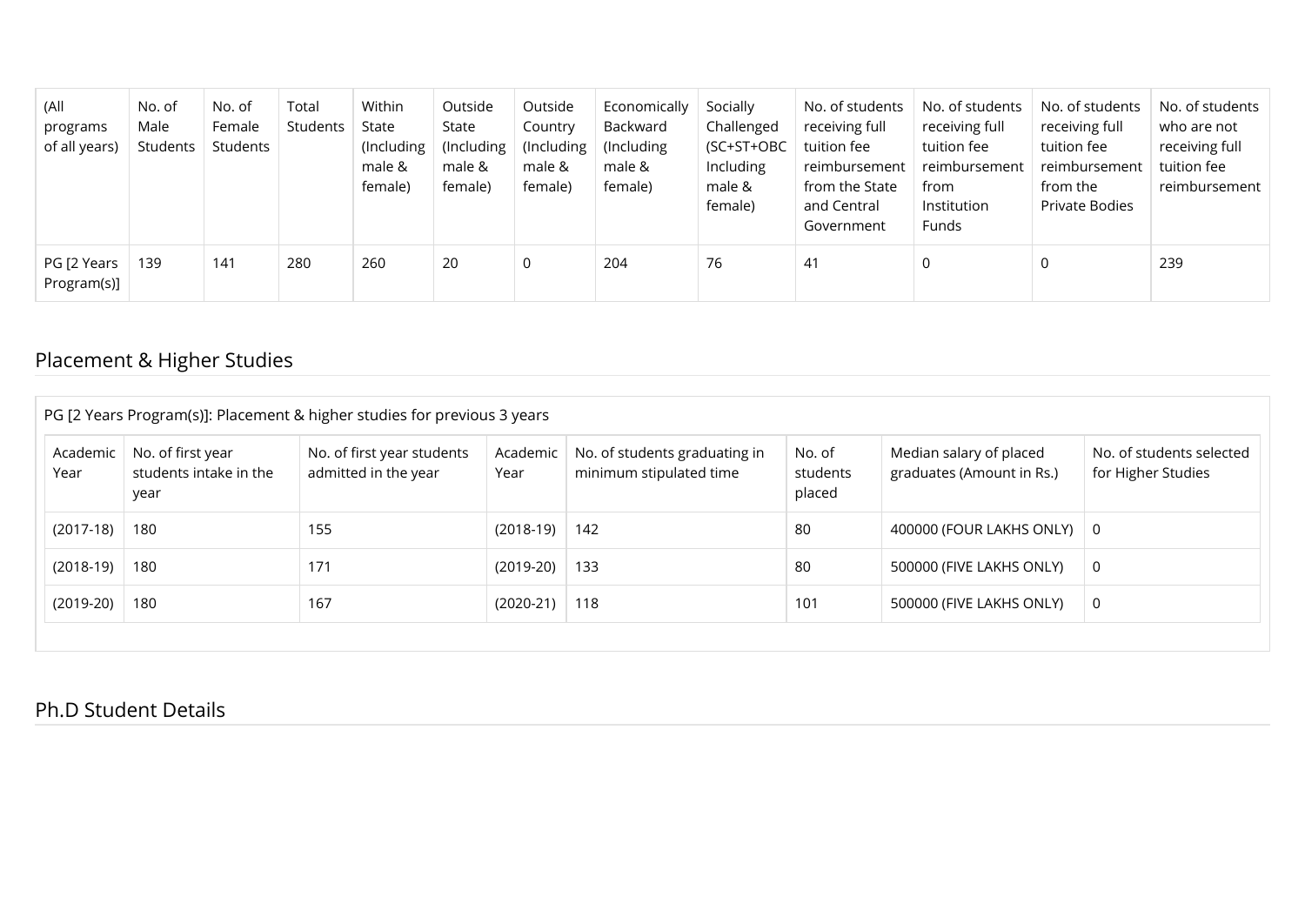| Ph.D (Student pursuing doctoral program till 2020-21; Students admitted in the academic year 2020-21 should not be entered here.) |         |                       |         |         |  |  |  |
|-----------------------------------------------------------------------------------------------------------------------------------|---------|-----------------------|---------|---------|--|--|--|
|                                                                                                                                   |         | <b>Total Students</b> |         |         |  |  |  |
| Full Time                                                                                                                         |         |                       |         |         |  |  |  |
| Part Time                                                                                                                         |         | 6                     |         |         |  |  |  |
|                                                                                                                                   |         |                       |         |         |  |  |  |
| No. of Ph.D students graduated (including Integrated Ph.D)                                                                        |         |                       |         |         |  |  |  |
|                                                                                                                                   | 2020-21 |                       | 2019-20 | 2018-19 |  |  |  |
| Full Time                                                                                                                         | 0       |                       | 0       | 0       |  |  |  |
| Part Time                                                                                                                         |         |                       |         | 0       |  |  |  |
|                                                                                                                                   |         |                       |         |         |  |  |  |

## Financial Resources: Utilised Amount for the Capital & Operational expenditure for previous 3 years

| Financial Year                                                                                       | 2020-21                                                               | 2019-20                                                             | 2018-19         |  |  |  |  |  |
|------------------------------------------------------------------------------------------------------|-----------------------------------------------------------------------|---------------------------------------------------------------------|-----------------|--|--|--|--|--|
|                                                                                                      | Utilised Amount                                                       | Utilised Amount                                                     | Utilised Amount |  |  |  |  |  |
| Annual Capital Expenditure on Academic Activities and Resources (excluding expenditure on buildings) |                                                                       |                                                                     |                 |  |  |  |  |  |
| Library (Books, Journals and e-Resources only)                                                       | 48208 (FORTY EIGHT THOUSAND T<br>WO HUNDRED AND EIGHT RUPEES<br>ONLY) | 91145 (NINETY ONE THOUSAND O<br>NE HUNDRED AND FORTY FIVE ON<br>LY) | 0 (ZERO)        |  |  |  |  |  |
| Expenditure on setting up/upgradation of laboratory                                                  | 0 (ZERO)                                                              | 0 (ZERO)                                                            | 0 (ZERO)        |  |  |  |  |  |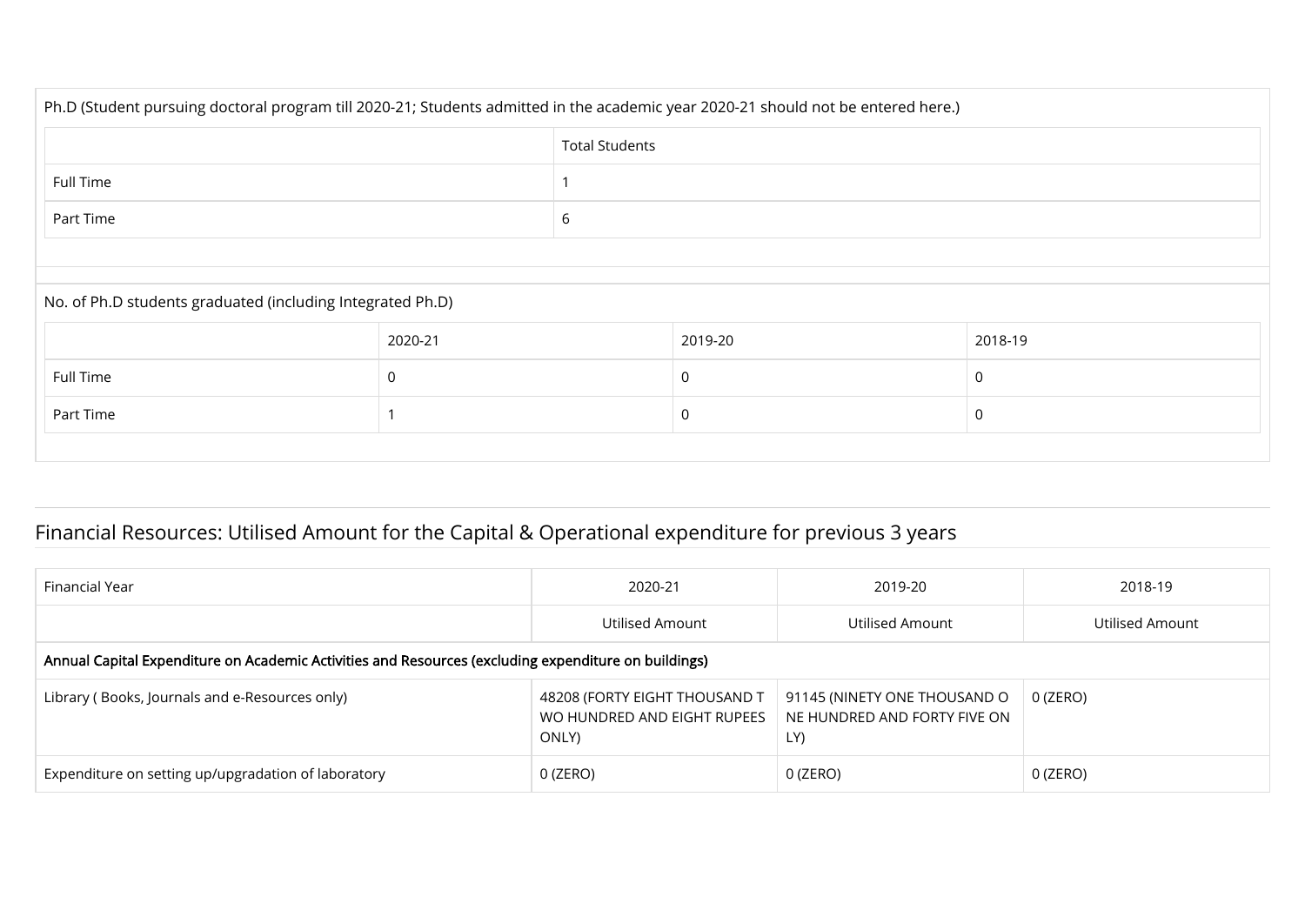| Financial Year                                                                                                                                                                                  | 2020-21                                                                                  | 2019-20                                                                             | 2018-19                                                                             |
|-------------------------------------------------------------------------------------------------------------------------------------------------------------------------------------------------|------------------------------------------------------------------------------------------|-------------------------------------------------------------------------------------|-------------------------------------------------------------------------------------|
|                                                                                                                                                                                                 | Utilised Amount                                                                          | Utilised Amount                                                                     | Utilised Amount                                                                     |
| Other expenditure on creation of Capital Assets (For setting up<br>classrooms, seminar hall, conference hall, library excluding expenditure<br>on Land , Building, Roads etc.)                  | $0$ (ZERO)                                                                               | $0$ (ZERO)                                                                          | $0$ (ZERO)                                                                          |
| <b>Annual Operational Expenditure</b>                                                                                                                                                           |                                                                                          |                                                                                     |                                                                                     |
| A. Salary of Teaching Staff<br>B.Salary of Non Teaching Staff                                                                                                                                   | 8538552 (EIGHTY FIVE LAKH THIRT<br>Y EIGHT THOUSAND FIVE HUNDRE<br>D AND FIFTY TWO ONLY) | 10064501 (ONE CRORE SIXTY FOUR<br>THOUSAND FIVE HUNDRED AND O<br>NE ONLY)           | 9729907 (NINETY SEVEN LAKHTWE<br>NTY NINE THOUSAND NINE HUND<br>RED AND SEVEN ONLY) |
| Maintenance of Academic Infrastructure or consumables and other<br>running expenditures (excluding maintenance of hostels and allied<br>services, rent of the building, depreciation cost, etc) | 20255 (TWENTY THOUSAND TWO<br>HUNDRED AND FIFTY FIVE ONLY)                               | 38240 (THIRTY EIGHT THOUSAND T<br>WO HUNDRED AND FORTY ONLY)                        | 34025 (THIRTY FOUR THOUSAND A<br>ND TWENTY FIVE RUPEES ONLY)                        |
| National/ International level Seminars/Conferences/<br>Workshops/Symposia conducted by the institute                                                                                            | 30333 (THIRTY THOUSAND THREE<br>HUNDRED AND THIRTY THREE ONL<br>Y)                       | 299315 (TWO LAKH NINETY NINE T<br><b>HOUSAND THREE HUNDRED AND</b><br>FIFTEEN ONLY) | 370111 (THREE LAKH SEVENTY TH<br><b>OUSAND ONE HUNDRED AND ELE</b><br>VEN ONLY)     |

## Sponsored Research Details (Only related to MANAGEMENT)

| Financial Year                           | 2020-21 | 2019-20 | 2018-19 |
|------------------------------------------|---------|---------|---------|
| Total no. of Sponsored Projects          | 0       |         |         |
| Total no. of Funding Agencies            | 0       |         |         |
| Total Amount Received (Amount in Rupees) | 0       |         |         |
| Amount Received in Words                 | Zero    | Zero    | Zero    |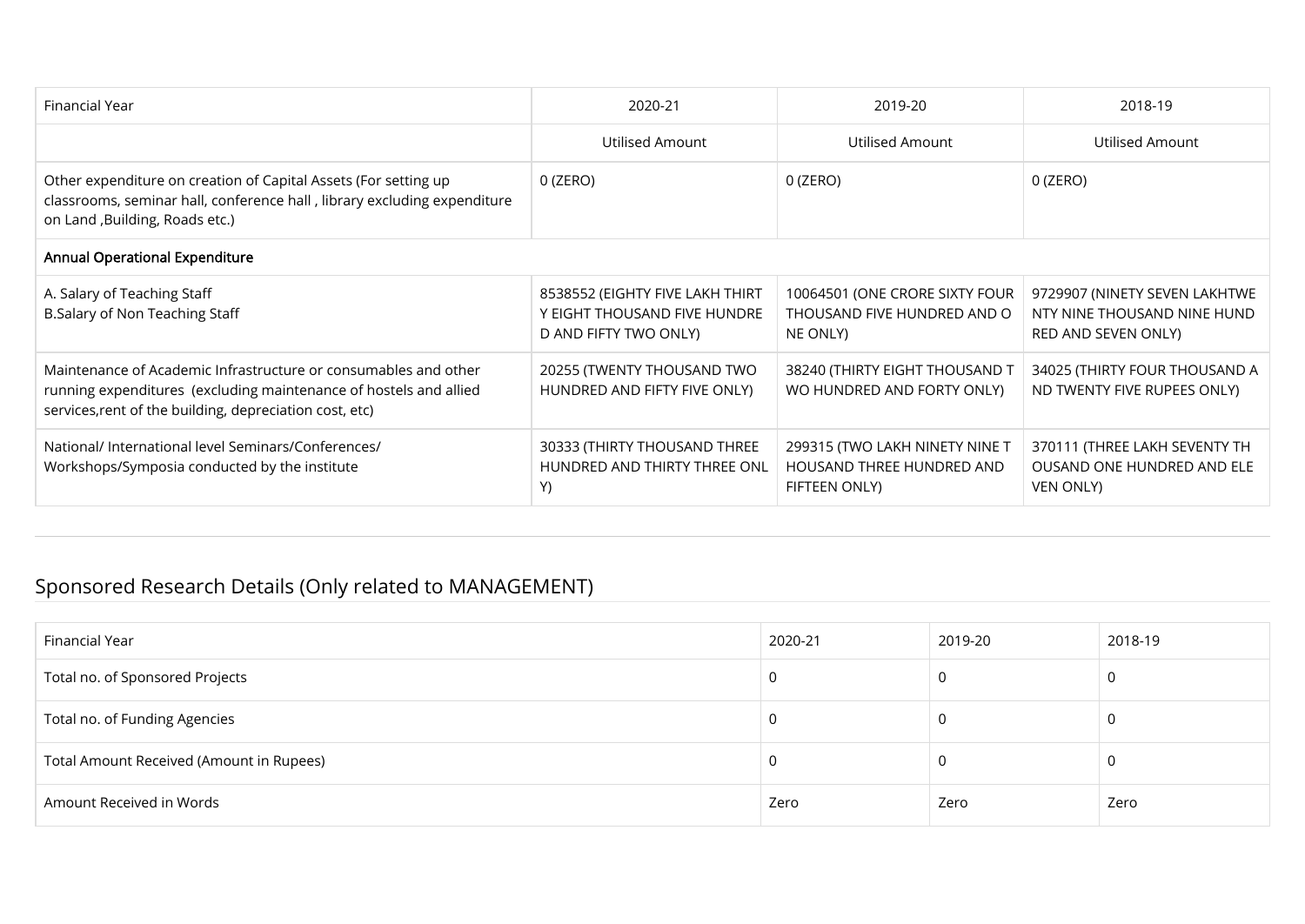#### Consultancy Project Details (Only related to MANAGEMENT)

| Financial Year                           | 2020-21                | 2019-20                              | 2018-19        |
|------------------------------------------|------------------------|--------------------------------------|----------------|
| Total no. of Consultancy Projects        |                        |                                      |                |
| Total no. of Client Organizations        |                        |                                      |                |
| Total Amount Received (Amount in Rupees) | 400000                 | 475000                               | 200000         |
| Amount Received in Words                 | <b>FOUR LAKHS ONLY</b> | FOUR LAKH SEVENTY FIVE THOUSAND ONLY | TWO LAKHS ONLY |

#### Executive Development Programs/Management Development Programs

| Financial Year                                                                  | 2020-21 | 2019-20 | 2018-19 |
|---------------------------------------------------------------------------------|---------|---------|---------|
| Total no. of Executive Development Programs/ Management Development Programs    | U       |         | 0       |
| Total no. of Participants                                                       | 0       |         | 0       |
| Total Annual Earnings (Excluding Lodging & Boarding Charges) (Amount in Rupees) | 0       |         | 0       |
| <b>Total Annual Earnings in Words</b>                                           | Zero    | Zero    | Zero    |

#### PCS Facilities: Facilities of physically challenged students

| 1. Do your institution buildings have Lifts/Ramps? | Yes, more than 80% of the<br>building |
|----------------------------------------------------|---------------------------------------|
|----------------------------------------------------|---------------------------------------|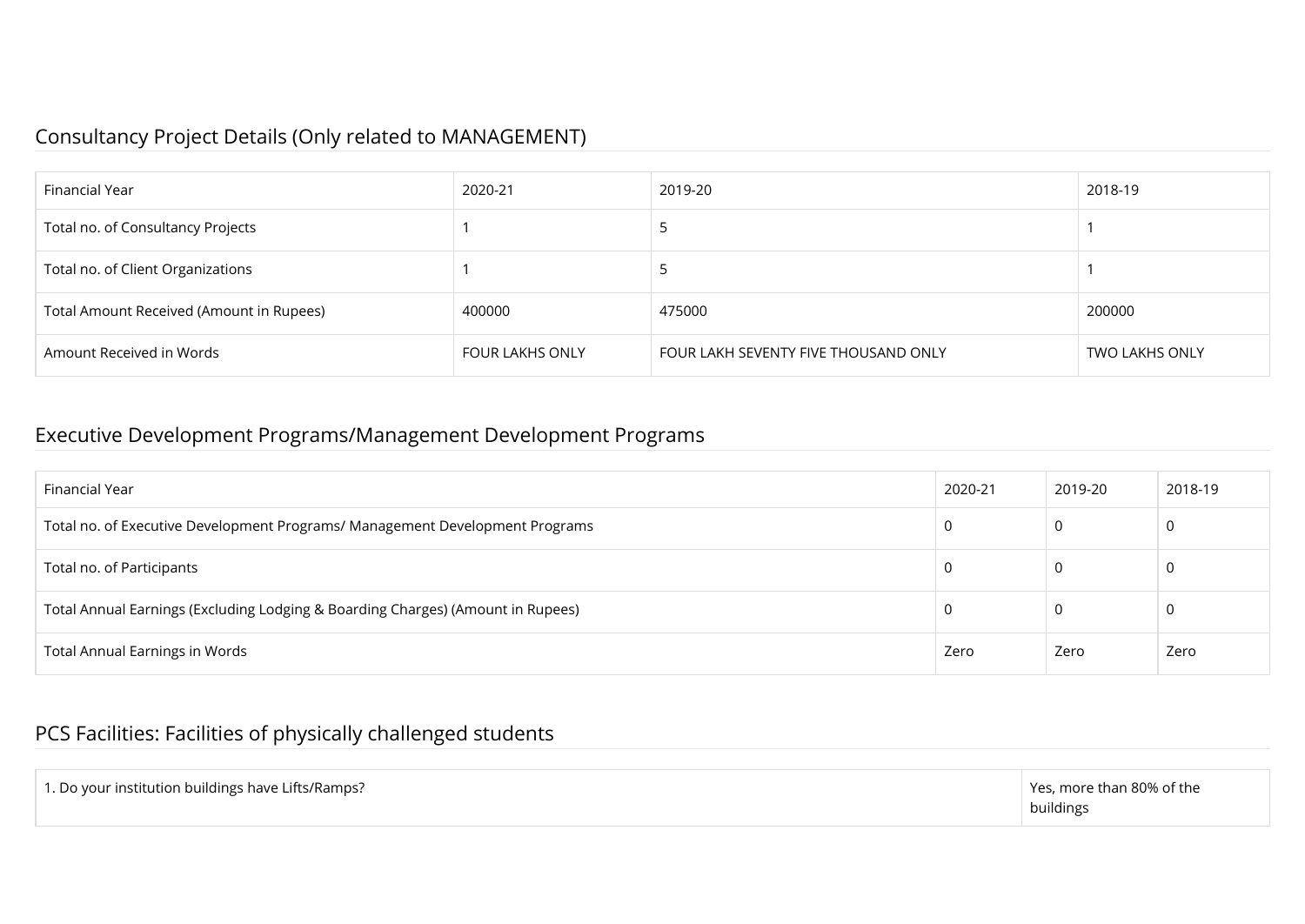| 2. Do your institution have provision for walking aids, includingwheelchairs and transportation from one building to another for handicapped<br>students? | Yes                                    |
|-----------------------------------------------------------------------------------------------------------------------------------------------------------|----------------------------------------|
| 3. Do your institution buildings have specially designed toilets for handicapped students?                                                                | Yes, more than 80% of the<br>buildings |

## Faculty Details

| Srno           | Name                              | Age | Designation            | Gender | Qualification | Experience (In<br>Months) | Currently working with<br>institution? | Joining<br>Date     | Leaving<br>Date | Association<br>type |
|----------------|-----------------------------------|-----|------------------------|--------|---------------|---------------------------|----------------------------------------|---------------------|-----------------|---------------------|
| 1              | SIRIGERI JAYANNA                  | 66  | Professor              | Male   | Ph.D          | 48                        | Yes                                    | $01 - 07 -$<br>2017 | $---$           | Regular             |
| $\overline{2}$ | <b>BANU S SHAHEEDA</b>            | 44  | Professor              | Female | Ph.D          | 49                        | Yes                                    | $10 - 06 -$<br>2017 | $---$           | Regular             |
| $\mathbf{3}$   | DIVYASHREE N                      | 34  | Assistant<br>Professor | Female | <b>MBA</b>    | 75                        | Yes                                    | $01-07-$<br>2017    | $---$           | Regular             |
| 4              | Kavita CHENNABASAYYA<br>Achchalli | 41  | Assistant<br>Professor | Female | <b>MBA</b>    | 172                       | Yes                                    | $16 - 08 -$<br>2017 | $---$           | Regular             |
| 5 <sub>1</sub> | Pavan Kumar S S                   | 33  | Assistant<br>Professor | Male   | <b>MBA</b>    | 144                       | Yes                                    | $01-05-$<br>2017    | $---$           | Regular             |
| 6              | D CHRISTOPHER RAJ                 | 46  | Assistant<br>Professor | Male   | <b>MBA</b>    | 226                       | Yes                                    | 19-02-<br>2007      | $---$           | Regular             |
| $\overline{7}$ | Kalburgi Mohammed Javed           | 42  | Assistant<br>Professor | Male   | <b>MBA</b>    | 250                       | Yes                                    | 08-07-<br>2007      | $---$           | Regular             |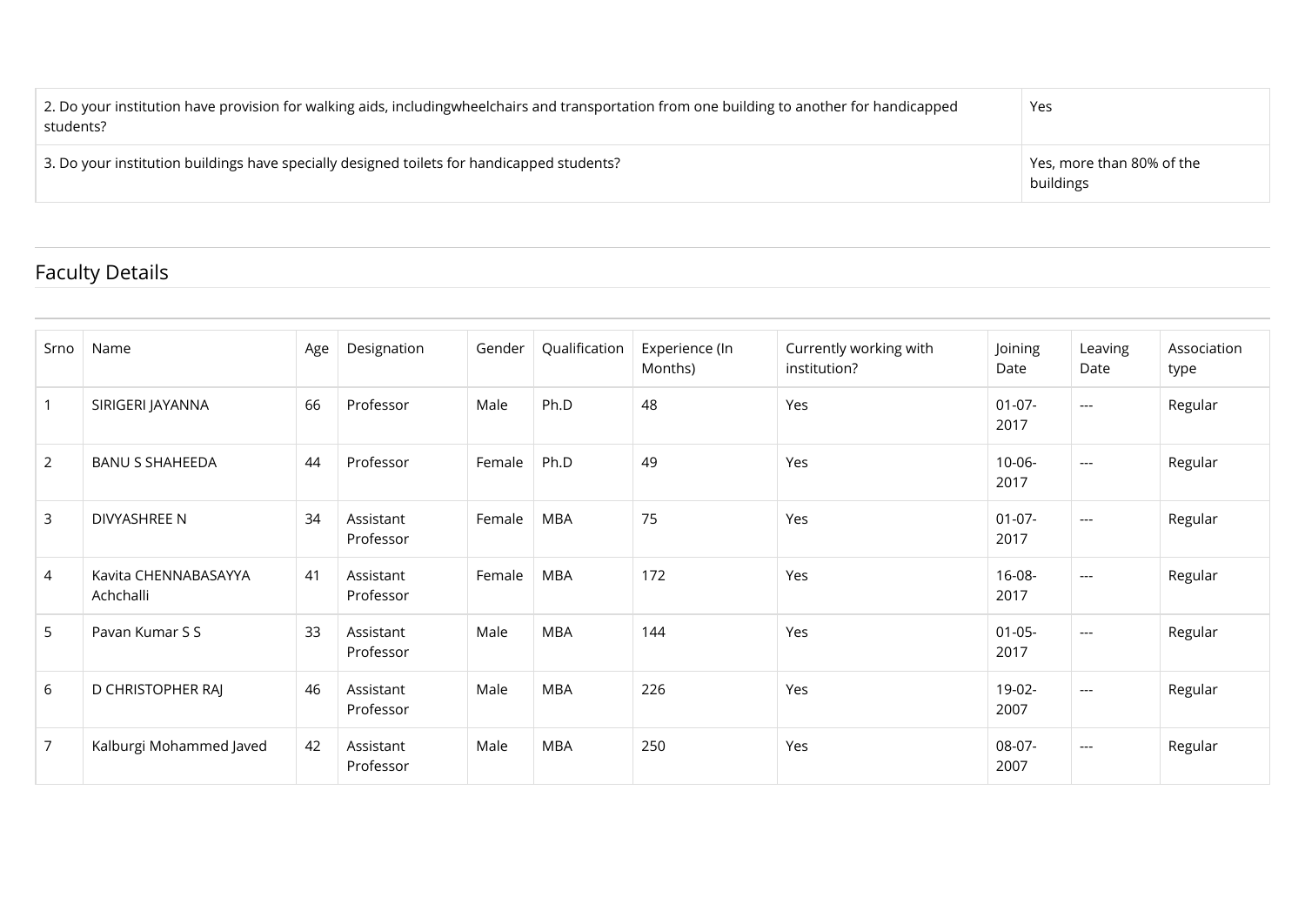| 8  | Dinesh K                | 37 | Assistant<br>Professor | Male   | <b>MBA</b> | 202 | Yes | $23-07-$<br>2008    | ---                      | Regular |
|----|-------------------------|----|------------------------|--------|------------|-----|-----|---------------------|--------------------------|---------|
| 9  | Janet Jyothi Dsouza     | 36 | Associate<br>Professor | Female | Ph.D       | 190 | Yes | $10-07-$<br>2015    | $\overline{\phantom{a}}$ | Regular |
| 10 | <b>DIVYA BHARATHI</b>   | 30 | Assistant<br>Professor | Female | <b>MBA</b> | 118 | Yes | $11-04-$<br>2016    | ---                      | Regular |
| 11 | P DEVIKA RANI           | 33 | Assistant<br>Professor | Female | <b>MBA</b> | 148 | Yes | 19-07-<br>2016      | $---$                    | Regular |
| 12 | RAVI KUMAR JS           | 38 | Assistant<br>Professor | Male   | <b>MBA</b> | 172 | Yes | $01 - 08 -$<br>2016 | $\overline{\phantom{a}}$ | Regular |
| 13 | <b>FARZANA BEGUM</b>    | 29 | Assistant<br>Professor | Female | <b>MBA</b> | 84  | Yes | 19-07-<br>2016      | ---                      | Regular |
| 14 | <b>RENUKA S</b>         | 37 | Assistant<br>Professor | Female | <b>MBA</b> | 50  | Yes | $01 - 10 -$<br>2018 | $\overline{\phantom{a}}$ | Regular |
| 15 | P PAVAN KUMAR           | 34 | Assistant<br>Professor | Male   | <b>MBA</b> | 24  | Yes | $01 - 02 -$<br>2020 | ---                      | Regular |
| 16 | <b>VINOD KUMAR T</b>    | 26 | Assistant<br>Professor | Male   | <b>MBA</b> | 24  | Yes | $01 - 02 -$<br>2020 | ---                      | Regular |
| 17 | NUZHATH FARHEEN S       | 29 | Assistant<br>Professor | Female | <b>MBA</b> | 24  | Yes | $01 - 02 -$<br>2020 | ---                      | Regular |
| 18 | PENEUL M                | 34 | Assistant<br>Professor | Male   | <b>MBA</b> | 24  | Yes | $01 - 02 -$<br>2020 | ---                      | Regular |
| 19 | <b>SHAM RK</b>          | 33 | Assistant<br>Professor | Male   | <b>MBA</b> | 24  | Yes | $01 - 02 -$<br>2020 | ---                      | Regular |
| 20 | <b>BUDAGAVI ANUPAMA</b> | 33 | Associate<br>Professor | Female | Ph.D       | 84  | Yes | $03-02-$<br>2020    | ---                      | Regular |